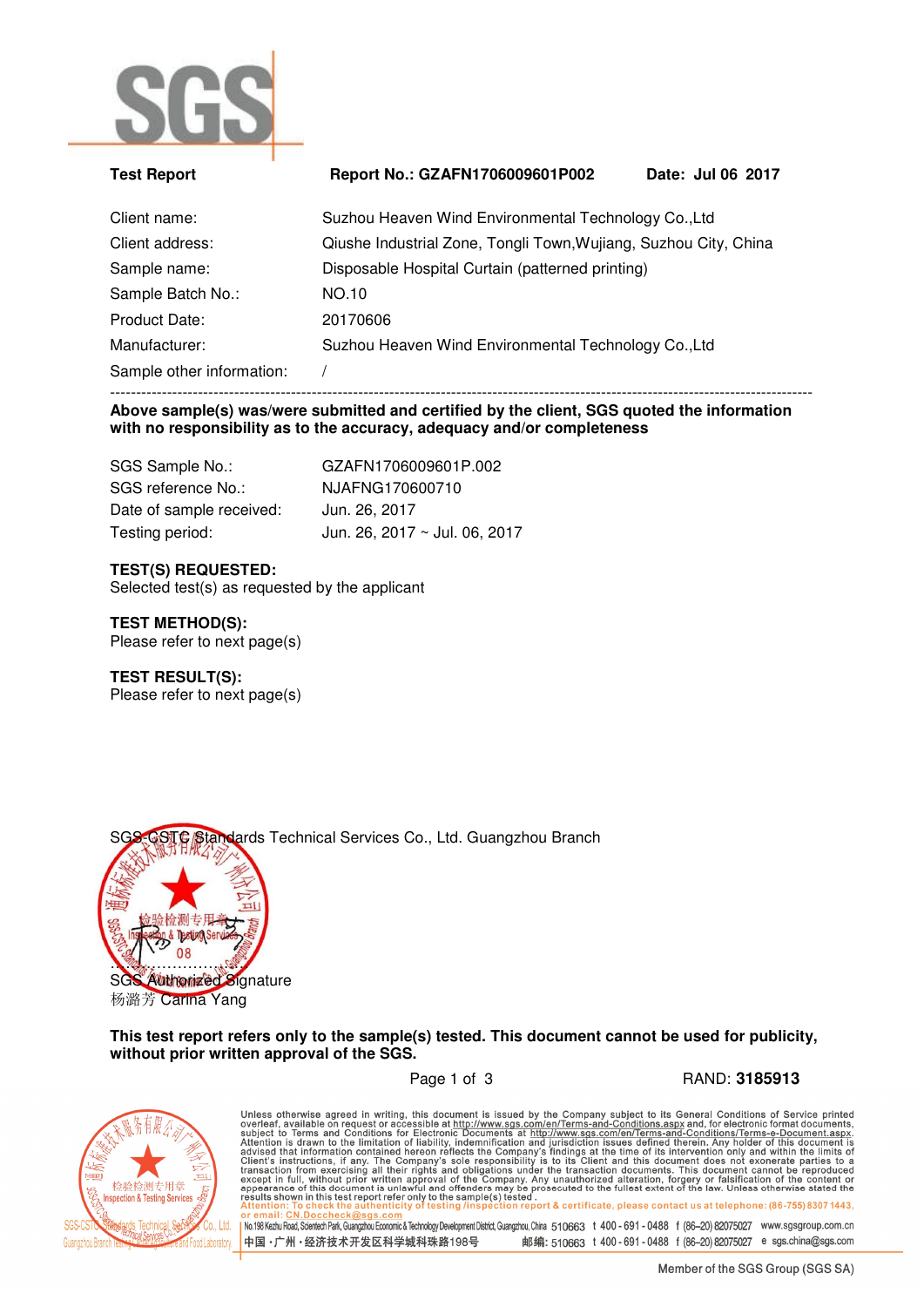

## **Test Report Report No.: GZAFN1706009601P002 Date: Jul 06 2017**

**TEST RESULT(S):** 

Antibacterial Assessment for the submitted sample Test method: With reference to ISO 20743:2013 8.1 Absorption method Test organisms: Methicillin-resistant Staphylococcus aureus ATCC 33591 Name of test bacteria Illie of test bacteria<br>(Strain number) Methicillin-resistant Staphylococcus aureus (ATCC 33591) Concentration of inoculum<br>(CFU/mL)  $(CFU/mL)$  1.3 × 10<sup>5</sup> Difference of extremes for the three control specimens(lg) (condition: less than 1) 0h 20h 0.1 0.1 Difference of extremes for the three antibacterial testing specimens(lg) (condition: less than 2) 0h 20h 0.3 0.0 The growth value on the control sample F  $(F=lgC_t-lgC_0)$ +3.2  $(lgC<sub>t</sub>: +7.5, lgC<sub>0</sub>: +4.3)$ The growth value on the antimicrobial-treated sampleG (G  $=$ lgT<sub>t</sub>-lgT<sub>0</sub>)\* -3.0  $(lgT_t: +1.3, lgT_0: +1.8)$ Antibacterial activity value (A=F-G) 6.2 Measuring method  $\overline{\phantom{a}}$  Plate count method Sterilization method and Autoclave(121℃, 15min) Incubation time 20h

Remark:

1. The control sample is 100% cotton fabric, provided by SGS lab.

2. \* In case of  $C_0 > T_0$ , substitute  $C_0$  for  $T_0$ .

Page 2 of 3 RAND: **3185913**



Unless otherwise agreed in writing, this document is issued by the Company subject to its General Conditions of Service printed<br>overleaf, available on request or accessible at http://www.sgs.com/en/Terms-and-Conditions.as u .<br>eport & certificate, please contact us at telephone: (86-755) 8307 1443, No.198 Kezhu Road, Scientech Park, Guangzhou Economic & Technology Development District, Guangzhou, China 510663 t 400 - 691 - 0488 f (86-20) 82075027 www.sgsgroup.com.cn 中国·广州·经济技术开发区科学城科珠路198号 邮编: 510663 t 400 - 691 - 0488 f (86-20) 82075027 e sgs.china@sgs.com